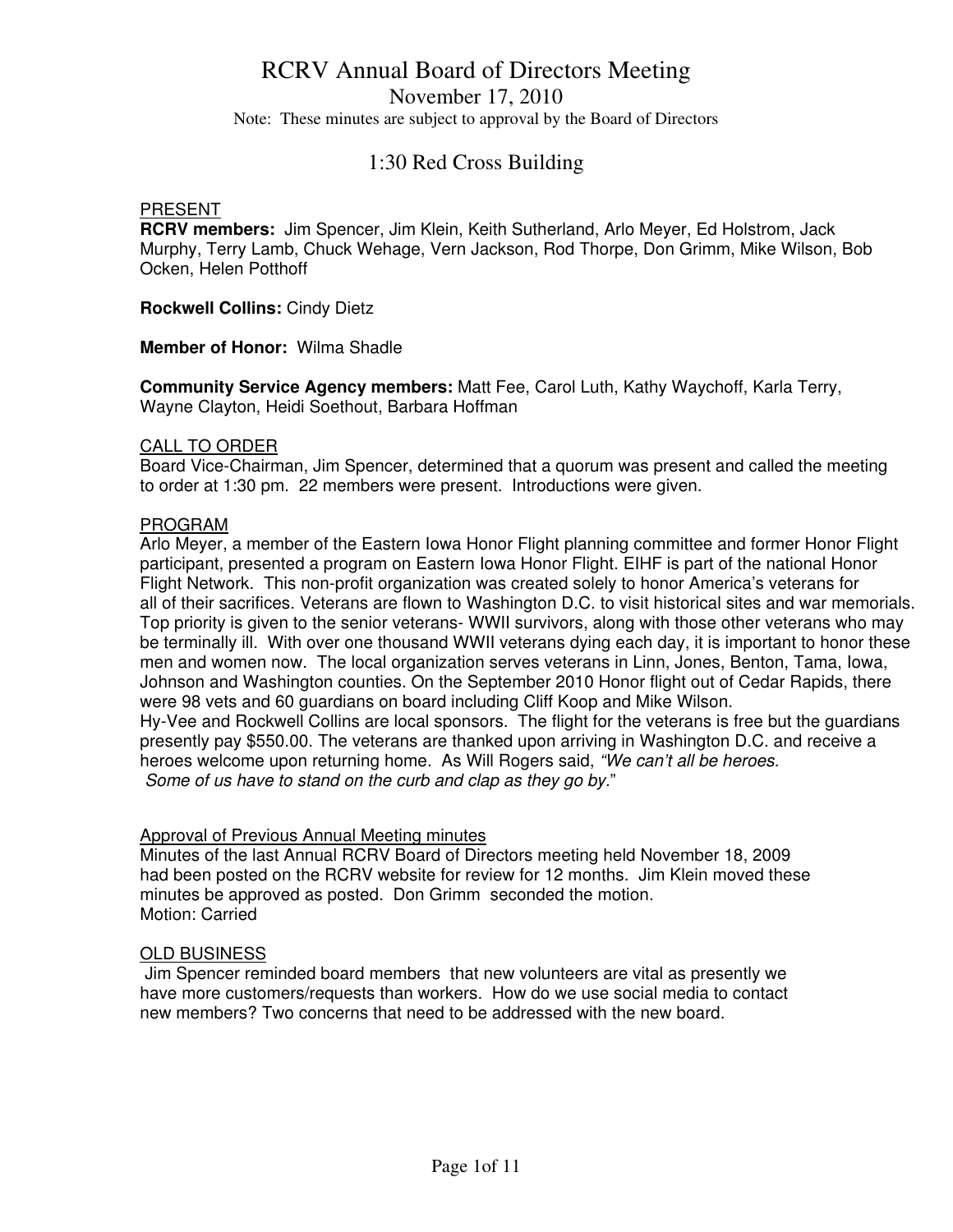### November 17, 2010

Note: These minutes are subject to approval by the Board of Directors

### NEW BUSINESS

### **Report of Nomination Committee**

The nominating committee of Chuck Wehage, chairman, Vern Jackson and Barbara Hoffman presented the proposed slate of members and officers for the 2011 RCRV Board of Directors (as attached to these minutes as appendix 1)

 New representatives: Matt Fee; Four Oaks Bridge and the Heritage representative will be announced in January.

### **Election of 2011 Officers and Board Members**

The board was elected on an unanimous ballot.

### ROCKWELL COLLINS REPORT: Cindy Dietz

### **Rockwell Collins Activity Report for RCRV Annual Meeting**

### **Engineering Experiences – STEM Strategy**

Rockwell Collins has adopted a STEM Education Strategy. This is to guide decisions around education outreach activities and funding for STEM (Science, Technology,

Engineering & Math). The four major objectives and main actions are as follows:

- 1. Attract students to math & science
	- a. Focus on FIRST as the signature program within Engineering Experiences to engage students in fun, hands-on activities
	- b. Support select other programs such as EWeek and Real World Design Challenge – that fit with our guiding principles
- 2. Make STEM careers attractive
	- a. Develop compelling and relevant messaging to increase awareness and understanding of STEM careers by students and educators
	- b. Partner with state and national organizations to promote visibility, raise awareness and further understanding of engineering careers
- 3. Position Iowa as a model for preparing STEM educators and delivering STEM education
	- a. Engage institutions of higher education and business community to define and implement a world-class model for pre-service STEM teachers
	- b. Develop plan to support development of 2nd career STEM educators within Rockwell Collins employee base
	- c. Create and support opportunities to give in-service STEM teachers realworld externship experiences
- 4. Increase awareness & visibility of Rockwell Collins' commitment to STEM **Education** 
	- a. Develop a comprehensive communications plan that maximizes PR, media, web and advertising opportunities
	- b. Raise employee awareness through enhanced online information, Volunteer Portal, new hire orientation and events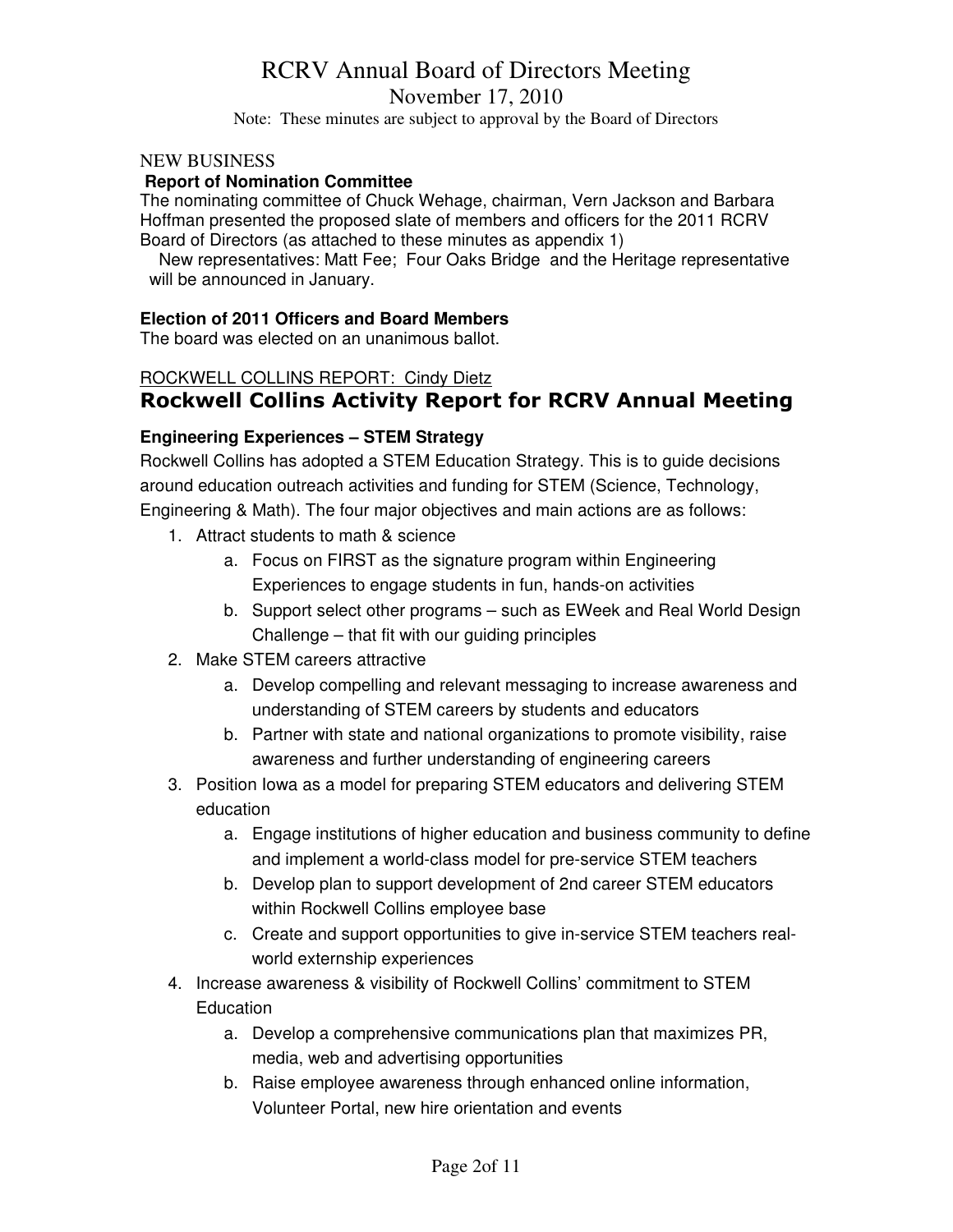November 17, 2010

Note: These minutes are subject to approval by the Board of Directors

### **Engineering Experiences – FIRST LEGO League Regional Tournament**

Our regional FLL Tournament is set for Saturday, December 11<sup>th</sup> at Prairie Point. We are hosting approximately 50 teams, mostly from the Cedar Rapids area. We are still in need of judges and event day volunteers. Shifts run from 7:30am – 4:30pm. Breakfast, lunch, snacks and a t-shirt provided to all volunteers. Contact Kim Beals at kjbeals@rockwellcollins.com or 263-8344.

### **Engineering Experiences – Real World Design Challenge**

This is an engineering contest for high school students that is new to Iowa. A small team of students (5 – 8 kids) are challenged to design a more fuel efficient aircraft. Iowa Department of Education Science Consultant Yvette McCulley is the lead for Iowa this year. They are in process of recruiting teams right now. Students will participate in a state competition in Jan. or February (location TBD). The state winner goes to the national competition in Washington DC in March. Volunteers are needed to work with students on the engineering and design aspect. Expertise in aerospace, aeronautics and fluid dynamics are helpful, but not required. Volunteer training is required and will be provided. More information is available at http://www.realworlddesignchallenge.org/ Click on the Participating States link to access contact information for Iowa.

### **United Way of East Central Iowa campaign**

Rockwell Collins completed it's Hands Across America campaign in mid-September, reaching the goal of \$2.3M across the corporation. The campaign went online this year, which presented some new challenges. We found that participation at the regional locations was very strong – even more active than in the past. However, the Cedar Rapids campaign fell short of goal by \$30K, with a record number of people taking no action on their ongoing payroll deductions. Despite this, the Rockwell Collins Employees United Fund (RCEUF) Allocation committee was able to allocate \$1.6M to United Way of East Central Iowa. The corporate gift remained flat at \$485K. Solicitation letters will be going out to RCRC mailing list soon – if it hasn't already.

We have worked with the compliance office at RC to develop agreements to govern exchange of retiree information from RC to RCRV and between RCRV and RSVP/UWECI and between UWECI and third party vendors. We will review this periodically to ensure that retiree privacy is being maintained.

### PARTNER AGENCY REPORTS

### 1. **Carol Luth- Vision in Motion, Spanda, Inc.**

Spanda Inc and CR Vision In Motion thanks all of the RCRV volunteers for the project help as well as the recent grant our organization received.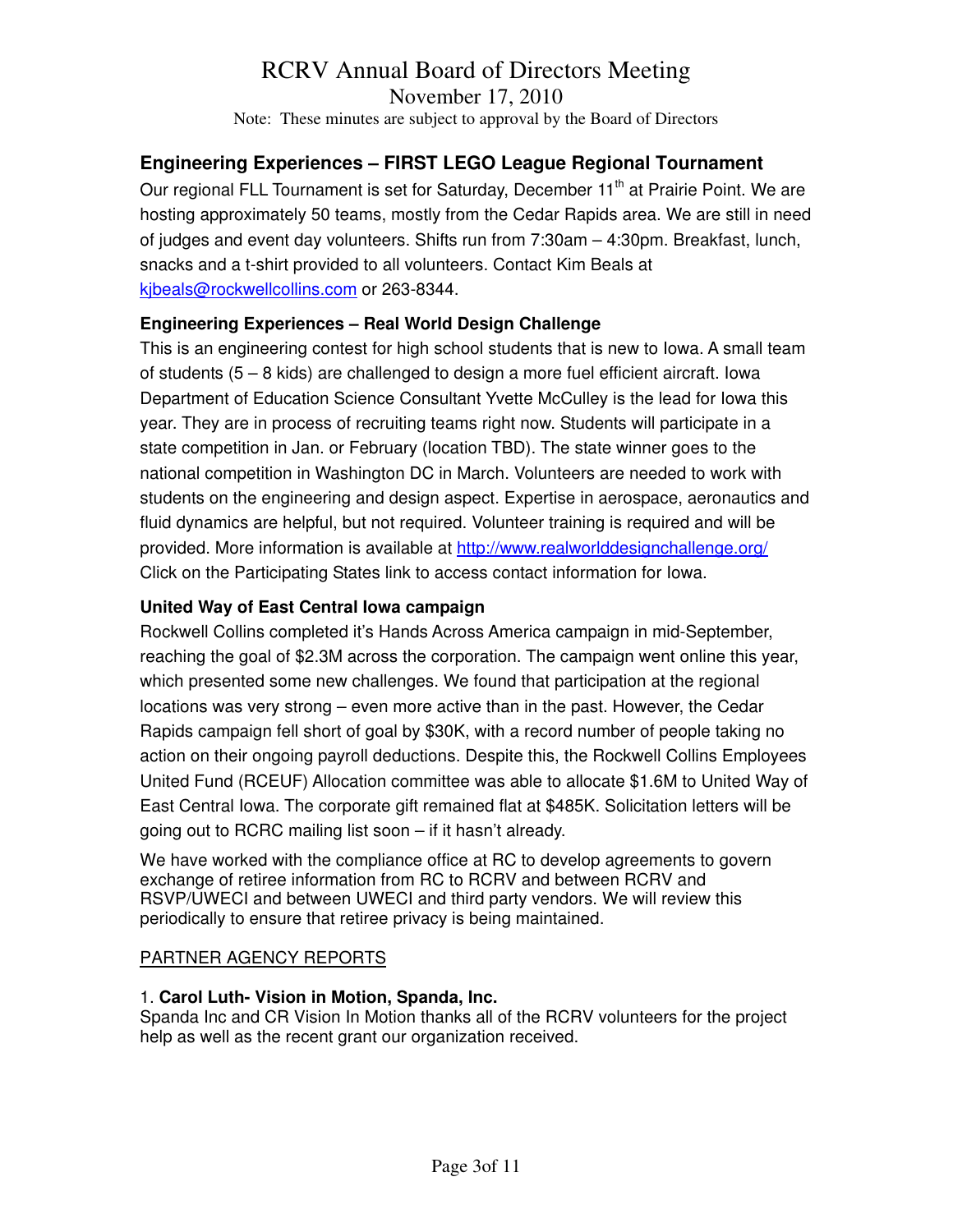### RCRV Annual Board of Directors Meeting November 17, 2010 Note: These minutes are subject to approval by the Board of Directors

### Updates:

Third Annual Cedar Rapids Vision In Motion Continuing Education Conference will be held March 12th at the KTOS Center in Marion. The conference will focus on "vision's role in sensory motor processing".

CRVIM staff will be presented at the national NORA (Neuro Optometric Rehabilation Association) Conference April 8/9, 2011 about our nonprofit health care clinic and the blending of professionals working together.

### **2. Wayne Clayton- Options of Linn County Overview**

Options of Linn County provides vocational training and support services to adults with disabilities. Our consumers and staff thank RCRV for their many contributions to our program. RCRV's original assistive tech creations help many consumers be more independent and productive.

### **Highlights of Activities in 2010**

In Nov 2010 we noted our second year of operating at the Williams Blvd location. Following the flood of 2008 we quickly reestablished operations at Hawkeye Downs in southwest Cedar Rapids. From there, we settled into the Williams Blvd building, which serves our consumers while work progresses on a permanent facility. We look to relocate to the new, permanent facility by this time next year.

### **RCRV Assistive Technology Project Highlights:**

- **Cash Register Simulation Project:** This project was begun in 2009 and enhanced in the current year. A volunteer created a program that turned a computer into a 'cash register'. The project helped consumers with a coffee shop activity. They were able to tally orders and make change simply by using icons on the screen. RCRV helped expand the number of consumers who benefit from this activity by replacing the old computer monitor with a flat screen monitor and touch screen.
- **Repair Work Keeps Assistive Devices in Service**: During the course of a year, wear and tear takes a toll on the assistive tech our consumers use. RCRV has been valuable to our program by tuning up vocational switches and sensory items, keeping them in operation for our consumers.

### **Outreach:**

The people at Options of Linn County enjoy sharing the story of RCRV with others. This year, we have had a number of opportunities to do so.

• Tours given to college and high school students feature the role that RCRV job adaptations play in serving our consumers. One tour group alone consisted of 50 students.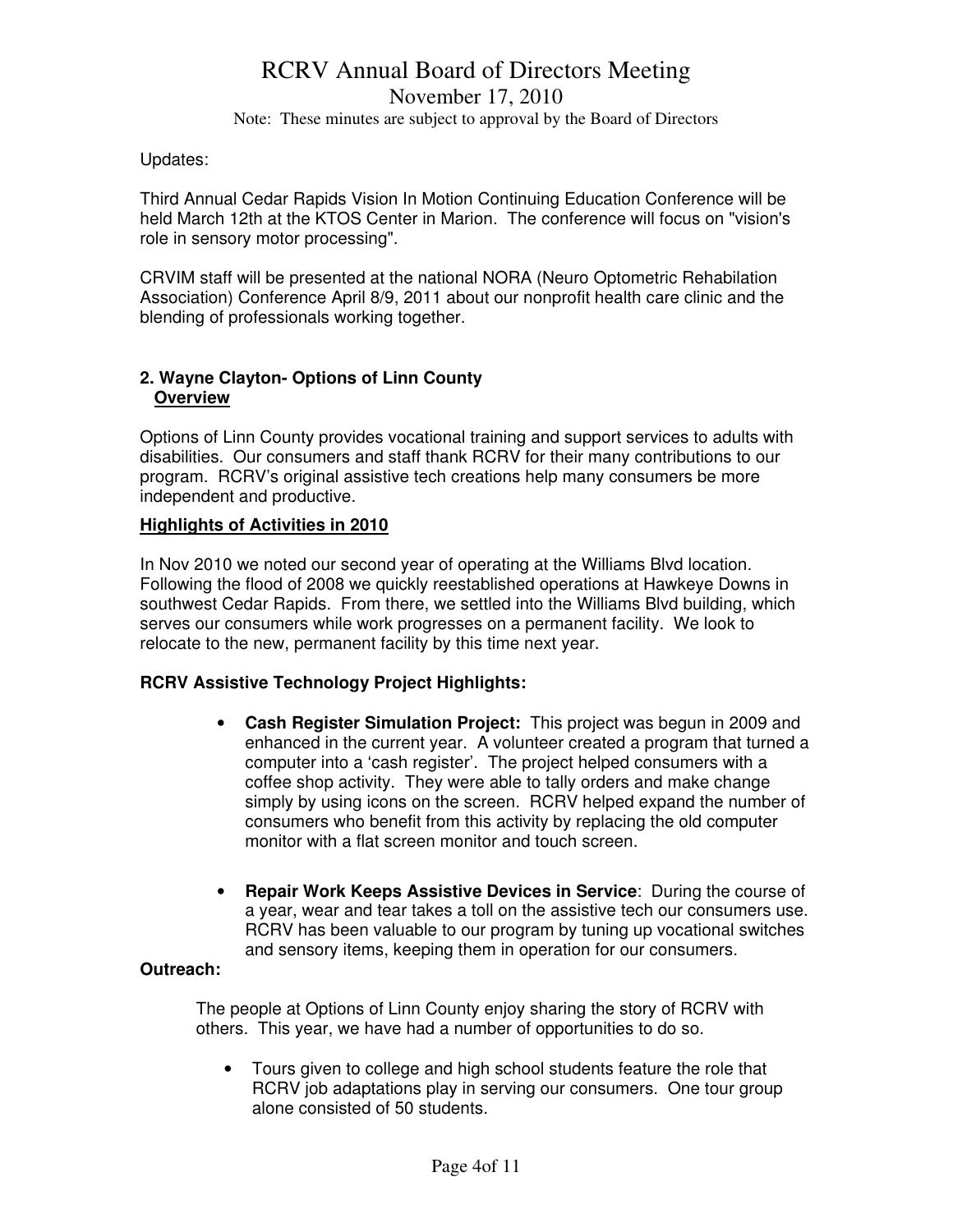### RCRV Annual Board of Directors Meeting November 17, 2010

Note: These minutes are subject to approval by the Board of Directors

- Assistive Tech Expo/Abilities in Action Conference: We shared a display table with RCRV introducing people in the human services field to what RCRV can do.
- We helped a Kirkwood instructor update teaching materials used by students in the Disabilities Services Program. We highlighted RCRV assistive tech solutions developed for Options over the years.
- Recognition from Outside Agencies: CARF, which provides accreditation for our program, gave Options a commendation for our relationship with RCRV. Iowa Department of Inspections & Appeals, which does an annual inspection of one of our areas, named Options as an example to follow for our use of customized assistive technology for consumers with severe disabilities.

### **The Look Ahead**

RCRV plays an important role in improving the quality of life for people with disabilities in our community. The consumers and staff of Options appreciate your help in creating and maintaining the assistive devices that are so important to us.

In the coming year, we look forward to working with RCRV to meet the changing needs of the consumers. Thank you for your service.

### **3. Heidi Soethout- Sixth Judicial District**

DCS

- Received a grant for mentoring so have recently posted a grant funded Volunteer Coordinator position; once person is brought on board will make sure to get them introduced to RCRV.
- Just had one of our most successful Community Closet events in recent history I believe in large part due to the help of fellow agencies getting the word out and the current economy.
- Assisted with Iowa County Fair Board who had a fundraiser of selling furniture from a hotel that was/is remodeling and various local shelters and transitional housing programs benefited from this opportunity.

### CCIA (DCS Foundation)

- Are seeking volunteers to help with VITA (Volunteer Income Tax Assistance).
- Chuck Larson Sr recognition event this week.

### WRAP

- Linn County program has officially obtained its own non-profit status and have successful trademarked a logo as well.
- Working closely with Johnson County to replicate efforts of WRAP in that community as well.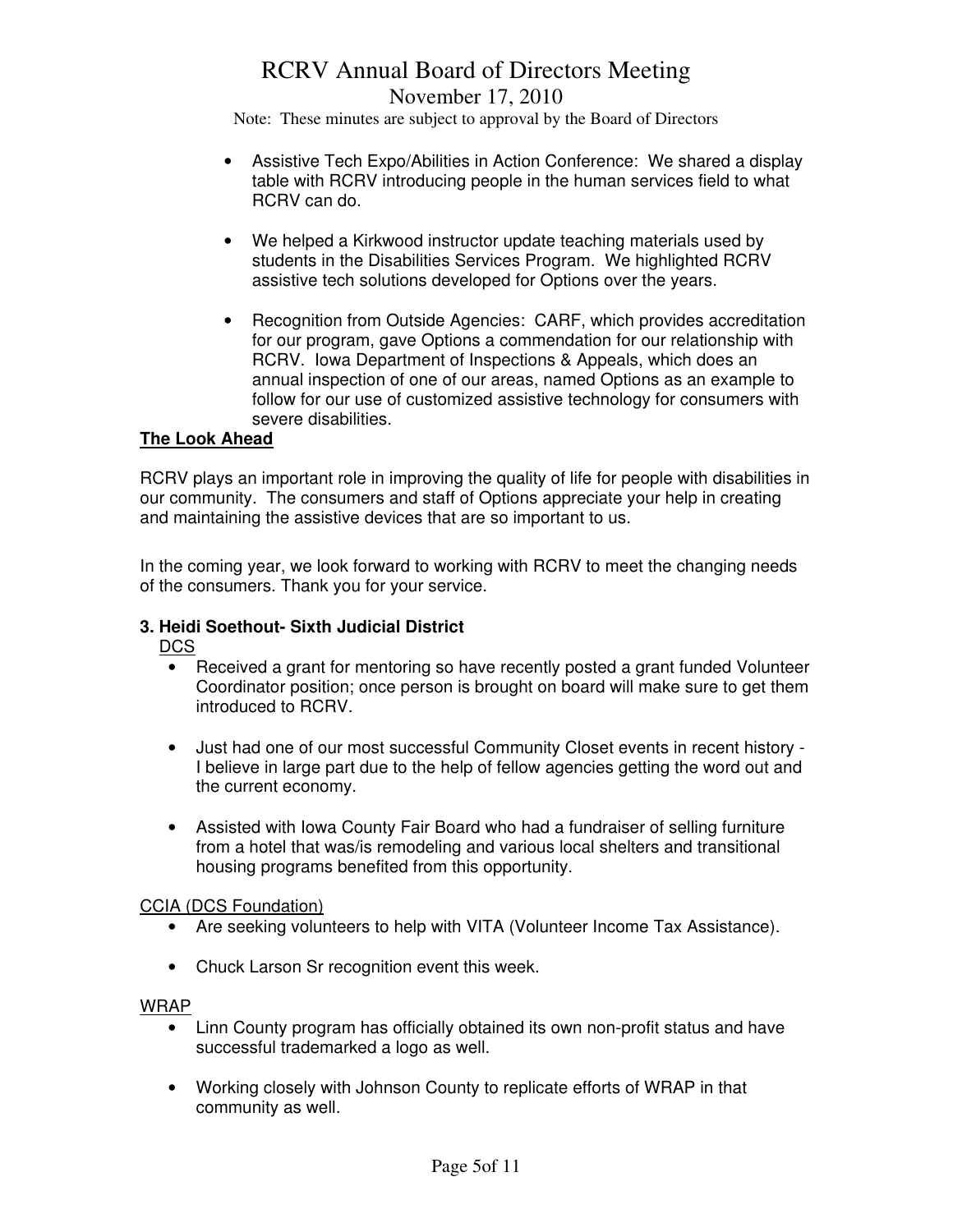November 17, 2010

Note: These minutes are subject to approval by the Board of Directors

• Both communities have received recent media attention which has been wonderful!

### **4.Linn-Mar School District-** Karla Terry

Linn-Mar Community Schools shared our appreciation for Mike Wilson serving as an Invention Convention judge last school year.

### **5.College Community School District**- Kathy Waychoff

- 1. Our 11<sup>th</sup> grade students are just finishing up with the fall Junior Interviews. We send every student out in the community for a mock interview during their Junior year to gain interviewing skills. We had eight current Rockwell Employees help with interviews this fall.
- 2. Approximately 30 fifth and sixth grade students participate in Chess Club at Prairie Creek Intermediate on Mondays at 2:45. We need volunteers to supervise and instruct. All materials are provided. Please contact Jim Hodina at 390-6525.
- 3. We are currently collecting toys and games for Toys for Tots. We are proud to be a collection point and support this program.

### **6. Barbara Hoffman- RSVP**

2010 RSVP report for RCRV Annual board meeting- 11/ 01/09- 10/31/10

503 total volunteers: 53 from Jones County 450 Linn County

467 volunteers or 93% donated 66,002 hours

 25 new RSVP volunteers and 20 RCRV volunteers for a total of 45 new volunteers Volunteer hours value \$20.85= \$1,376,141 or 32FTE

### **5 new partner agencies**

Department of Human Services, Mercy Medical Center, Mississippi Valley Regional Blood Center, Rider's Club of America, WRAP

Biggest change was St. Luke's relinquishment of RSVP in February and United Way of East Central Iowa being named the new sponsor as July 1, 2010. Due to sponsorship change, loss of program assistant

Volunteer Satisfaction Survey 50% responded

Why do people volunteer?

- 1. Helping others
- 2. Meeting new people
- 3. Giving back to the community

### **7. Four Oaks Bridge - Matt Fee**

A summary from the Bridge:

The Bridge Lego League team had a difficult season this year. Due to a change in management at the Bridge, the Lego League team started later than usual. Mary Beth, the Program Coordinator responsible for bringing Lego League to the Bridge, left the Bridge program in June to move back to St. Louis. The Bridge found a new Program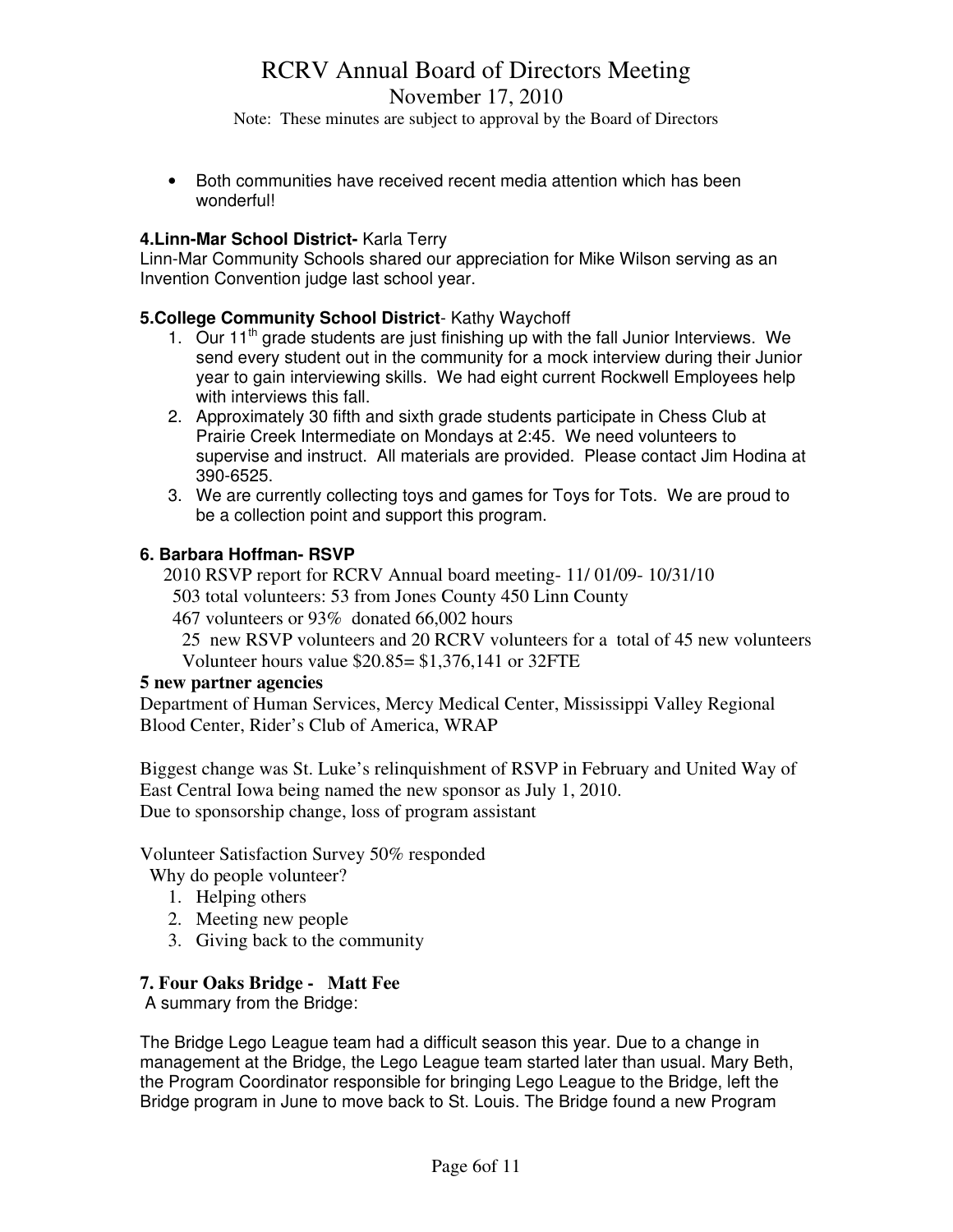November 17, 2010

Note: These minutes are subject to approval by the Board of Directors

Coordinator, Matt Fee, near the end of August. With no returning mentors and a new coach, the Bridge team had difficulty organizing their season. Teamwork and collaboration were the two biggest challenges for this year's Bridge team. The good news is that the Bridge will continue offering Lego League in a year round program for  $4<sup>th</sup>$ -6<sup>th</sup> grade students. Matt Fee is requesting assistance from veteran Lego League mentors to begin working with the Bridge kids in January. Lego League will meet up to two times a week for an hour to an hour and a half at a time. This will allow the Bridge kids to enter next year's season fully prepared. If you are interested in becoming an ongoing part of the Bridge Lego League program, please contact Matt Fee by phone or email: (319) 247-4834 ext. 2507 or mfee@fouroaks.org

The Bridge will also begin its Jr. Engineers program in January. This program has components for all three age groups that attend the Bridge:  $K-2^{nd}$ ,  $3^{rd}-4^{th}$ ,  $5^{th}-6^{th}$ . Each group will engage in work involving simple machines, robotics, and environmental ecology. The Bridge received funds from the Giacolleto Foundation to assist with these programs, allowing them to buy age appropriate learning materials, like Lego We-Do robots for the youngest members. The Bridge is in the process of recruiting engineers to help facilitate the program. If you are interested, contact Matt Fee.

### **8. WRAP-** Angie Ehle

 Wheelchair Ramp Accessibility Program – WRAP – Report for RCRV Annual Board minutes 2010

So far in 2010, WRAP, the Wheelchair Ramp Accessibility Program:

- Built 11 permanent wooden ramps from new and recycled materials,
- Removed six wooden ramps no longer needed,
- Removed one aluminum temporary ramp,
- Installed one aluminum temporary ramp,
- Acquired 501c3 status,
- Adopted and trademarked a new logo,
- Advertised using WRAP yard signs and permanent ramp plaques placed on each ramp built by WRAP.

WRAP is extremely grateful for the continued and generous support received from the RCRV Board of Directors and all RCRV members. Thank you for all you do for others!

### RCRV COMMITTEE CHAIR REPORTS

**1.Community Projects- John McDonough**

2010 RCRV Annual Report for the Community Projects Team

I reviewed the reports written for the pat year. The following is a summary of the 10 monthly report highlights. If you would like more detail, then please visit RCRV's website: www.rcrv.org and on yahoogroups for RCRV1

We had an average of 15 people per meeting at our regular Thursday meetings this past year. This is about the same as last year.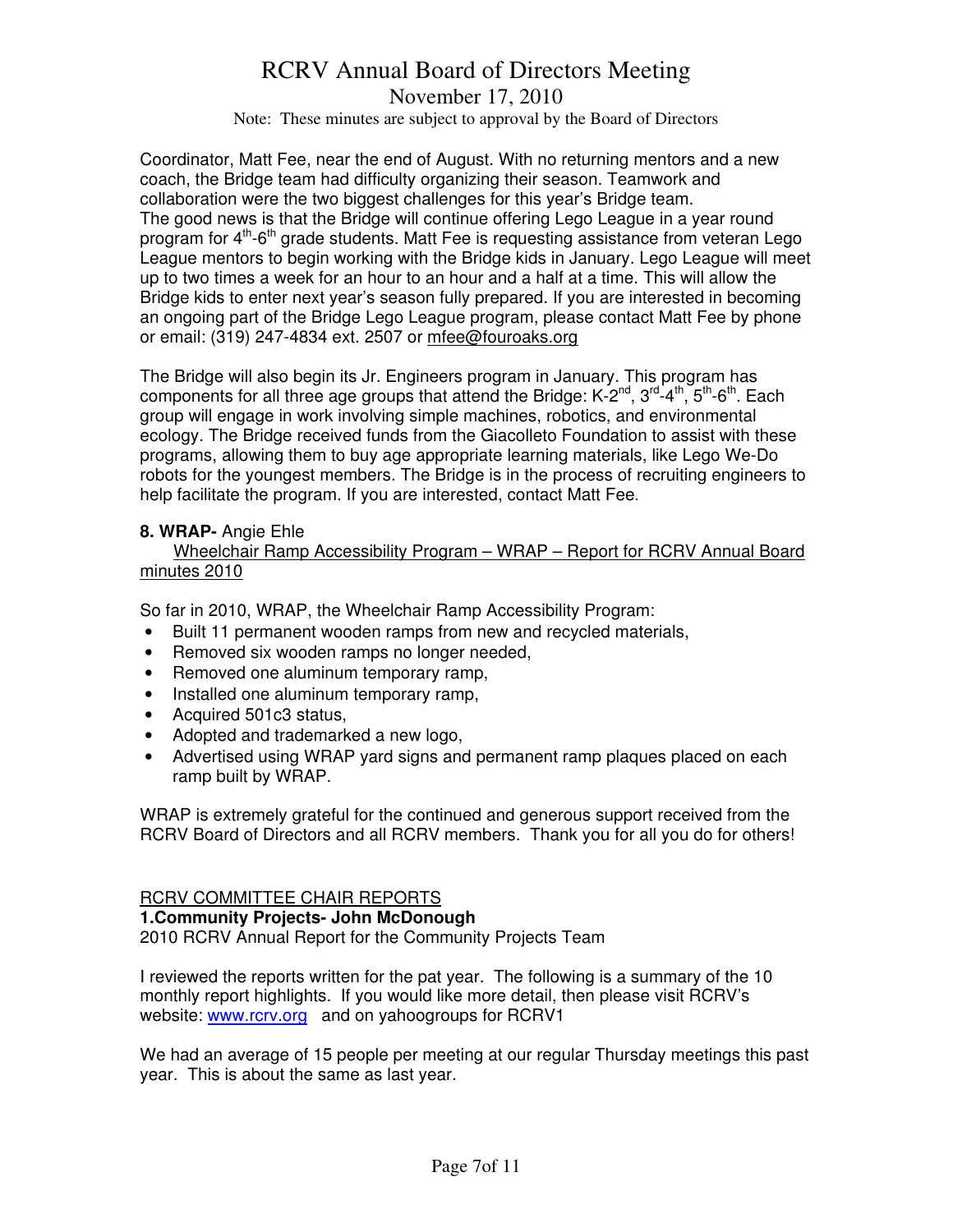November 17, 2010

Note: These minutes are subject to approval by the Board of Directors

The following chart defines the volunteer hours for the past 10 years:

2001 10,000 hours with 82 volunteers 2002 10,000 hours with 97 volunteers 2003 17,500 hours with 113 volunteers 2004 12,500 hours with 123 volunteers 2005 20,500 hours with 133 volunteers 2006 28,000 hours with 164 volunteers 2007 32,000 hours with 194 volunteers 2008 38,000 hours with 166 volunteers 2009 50,938 hours with 209 volunteers 2010 26,275 hours with 178 volunteers reporting through Oct.

(Usually lots of hours get reported in the Dec/Jan timeframe so I feel the 26,275 number will increase considerably before we close out reporting for 2010.)

We just completed 5 days of meetings, at 2 a day, with approximately 600 Rockwell Collins retirees at the Kirkwood Training and Outreach Service Center in Marion where we provided information on the Rockwell Collins Insurance Programs for 2011. The information we presented was provided to us by Rockwell Collins Corporate Insurance folks. They reviewed the presentation prior to our presenting it to RC's retirees.

Lots of questions were answered and we assisted several with their enrollment into a plan of their choice. Jim Wolfe, Joe Wells, Don Grimm did an excellent job in presenting the information to the retirees. From the comments I heard, the retirees really appreciated our efforts in providing answers to their many questions and for us taking on this task for them. The KTOS bill was paid by the Wellmark and Humana programs equally.

I have made reservations for 3 days in room 100 at the KTOS Center for next year in November of 2011.

During the past year, the following highlights occurred:

- John Wauer brought back to life several displays that were destroyed by the 2008 flood for the Science Station.
- John Carbaugh was Santa Claus to about 350 youngsters in the neighborhood at Christmas in 2009.
- RCRV continues to design and build ramps for the WRAP program which has recently been approved as an 501C non-profit agency. We really need to get more designers and build leaders.
- RSVP continues to be an excellent partner for us by handling our hour reporting needs and also providing volunteer insurance. As of 7/1/10, they are now sponsored by United Way of East Central Iowa.
- Cliff Koop and Mike Wilson were participants in the recent Honor Flight for WWII veterans. Two flights were made the past year. Arlo Meyer is on the planning team that provides this service to our veterans. He made the flight earlier.
- We provided rocketry classes to Wright Elementary students.
- We continue to provide volunteers to support the Rockwell Collins K-12 program.
- RCRV members serve on various local non-profit agency Board of Directors.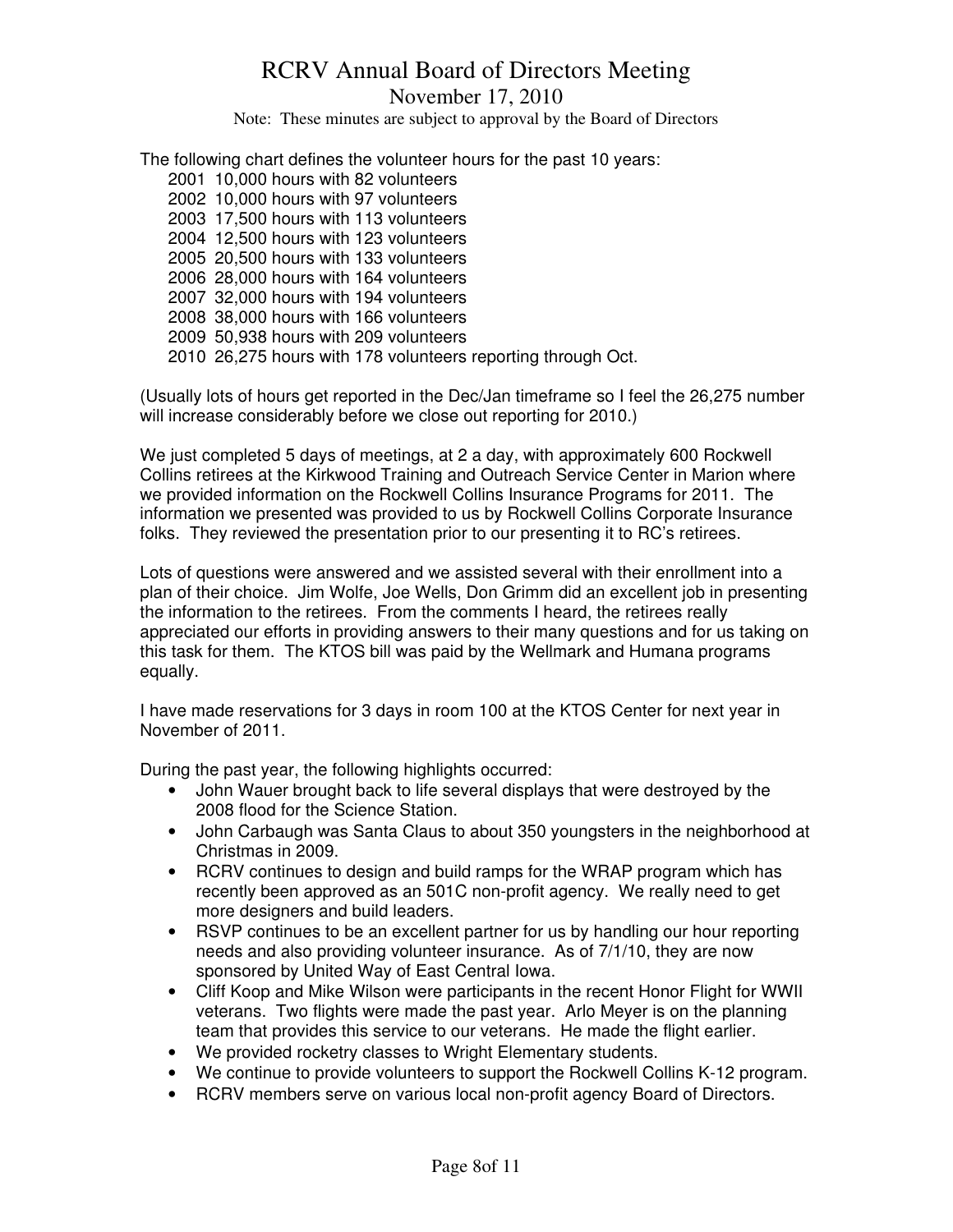November 17, 2010

Note: These minutes are subject to approval by the Board of Directors

- RCRV members continue to volunteer to perform tasks needed by various nonprofit agencies, namely the Eastern Iowa Observatory and Learning Center (EIOLC), 4 Oaks Bridge, SHIIP programs at St Luke's Hospital, Heritage, Mercy Medical Center, the Witwer Center and the Jones County Regional Hospital, SCORE, Spanda, INC, TRIAD, Aging Services, Heritage Area Agency on Aging, Linn County Trails Association (LCTA), Meth-Wick, the REACT Center, Hiawatha Elementary, Pierce, Wright and Johnson schools, and the WRAP program, to name a few. We provided volunteers to many other non-profit agencies as well.
- We also provided income tax support to a lot of area residents via the VITA and AARP programs.
- We handled various activities including the planning committee, assisting the public with parking and ushering duties with the recent Governor's Award Ceremonies held at College Community Schools.
- During the year, we had several non-profit agencies stop in and request our services to fulfill their needs. Several of these requests were not filled as we simply don't have enough volunteers to take care of all the requests that we receive.
- This year we received some excellent press on the activities that we do for the WRAP program by KCRG and the Gazette. Angie Ehle set this up for the WRAP program.

If you can dream it, we can do it.

### **2. Data Base Committee Report- Jim Klein & Bill Ellis**

- 1. Rockwell Collins required a nondisclosure agreement (NDA) with RCRV before they would release the names of the new retirees due to privacy concerns. The NDA was approved in October 2010. RCRV also need to have a NDA with United Way of East Central Iowa before we could provide them with the RCRV mailing list for the United Way fall fund drive.
- 2. Added retirees to database based on the new retiree file from Rockwell Collins. There are currently 4034 names in the RCRV database. With the addition of new retirees and the deletion of those who moved out of state or died, this is an increase of 130 members over last year at this time.
- 3. The database was updated based on:
	- Addresses on returned newsletters, voice mail phone messages and emails.
	- Obituaries collected for us by Wilma Shadle.
- 4. Provide mailing label files for:
	- RCRV newsletter
	- United Way of Eastern Iowa
	- RSVP to mail RCRV/RSVP information packets to new retirees. There were 226 new retirees in this list for the period of December 2009 to October 31st of 2010.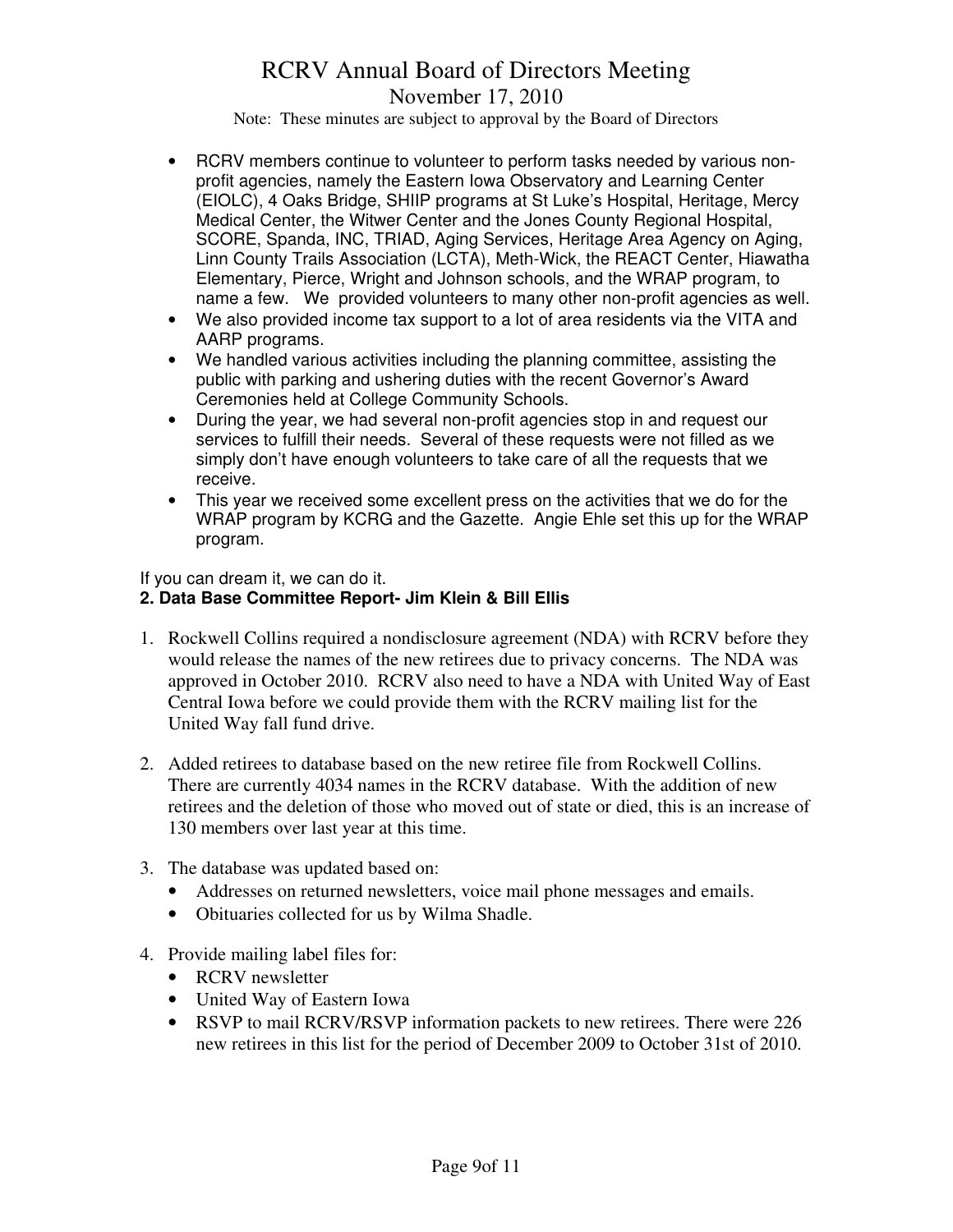November 17, 2010

Note: These minutes are subject to approval by the Board of Directors

### **3. Recruiting/Retention - Barbara Hoffman**

Volunteer Impact report November 1, 2009- October 31, 2010 200 volunteers- 36,085 hours includes 20 new RCRV members Value: volunteer hour  $@20.85 = $752,372$  or 17 FTE

Administrative & Leadership- 1,740 hours

 $\checkmark$  RCRV members serve on 18 different Board of Directors and active in 12 other Community project meetings. Some are RCRV, RSVP, WRAP, Aging Services. Four Oaks Bridge, Prairiewoods, House of Hope, LCTA, IQC, IEEE, ASQ Embroiderer's Guild, Friendship Force, Symphony Foundation, Kiwanis, Bridge Advisory, Civil Air Patrol, Kirkwood

Assistive Technology, Construction and Design 1,589 hours

- $\checkmark$  LCTA, trail counters; robotic telescope project, Vision in Motion projects, Indian Creek Nature Center projects, Habitat for Humanity, Jane Boyd
- $\checkmark$  Grant Wood AEA projects

Education 4,152 hours

- $\checkmark$  RCRV members tutor at 13 different schools, 2 adult literacy programs, HACAP Headstart and after school programs at Four Oaks Bridge and Salvation Army and participate in America Reads.
- $\checkmark$  Actively involved in educational programs, tours and classroom visits at Eastern Iowa Observatory Learning Center
- $\checkmark$  For the Rockwell K-12 program involved in Lego League, Robotics, First Tech Challenge, Kindergarten Science, Future Cities competition, Invent Iowa, Model Rocket program
- $\checkmark$  Also help at libraries, scout programs, maintenance and school lunch
- $\checkmark$  Judging for various competitions such as Linn-Mar Invention convention, Business Professionals of America, Science Fairs, Science Oympiad at Coe

Elderly Services 7,385 hours

- $\checkmark$  Transportation, SHIIP, TRIAD, home safety, computer classes and meals on wheels programs
- $\checkmark$  RCRV members volunteer at Aging Services, Heritage, MethWick and are part of the companionship outreach program visiting residents in ten nursing homes in the community.

Services 10,870 hours

- $\checkmark$  Small claims court mediation and tax assistance through AARP and VITA
- $\checkmark$  Management counselling through SCORE
- $\checkmark$  Provide computers to schools through REACT
- $\checkmark$  Food Pantries at eight different sites
- $\checkmark$  Design and build ramps through WRAP
- $\checkmark$  Provide clerical and computer assistance, mailings
- $\checkmark$  Cultural
	- o RCRV members volunteer at 16 different cultural locations- museums, art galleries, historical societies and buildings and concert associations.
	- o Docents, tour guides, ushers, clerical and technical support, fundraising

Disaster Recovery- 1,533 hours